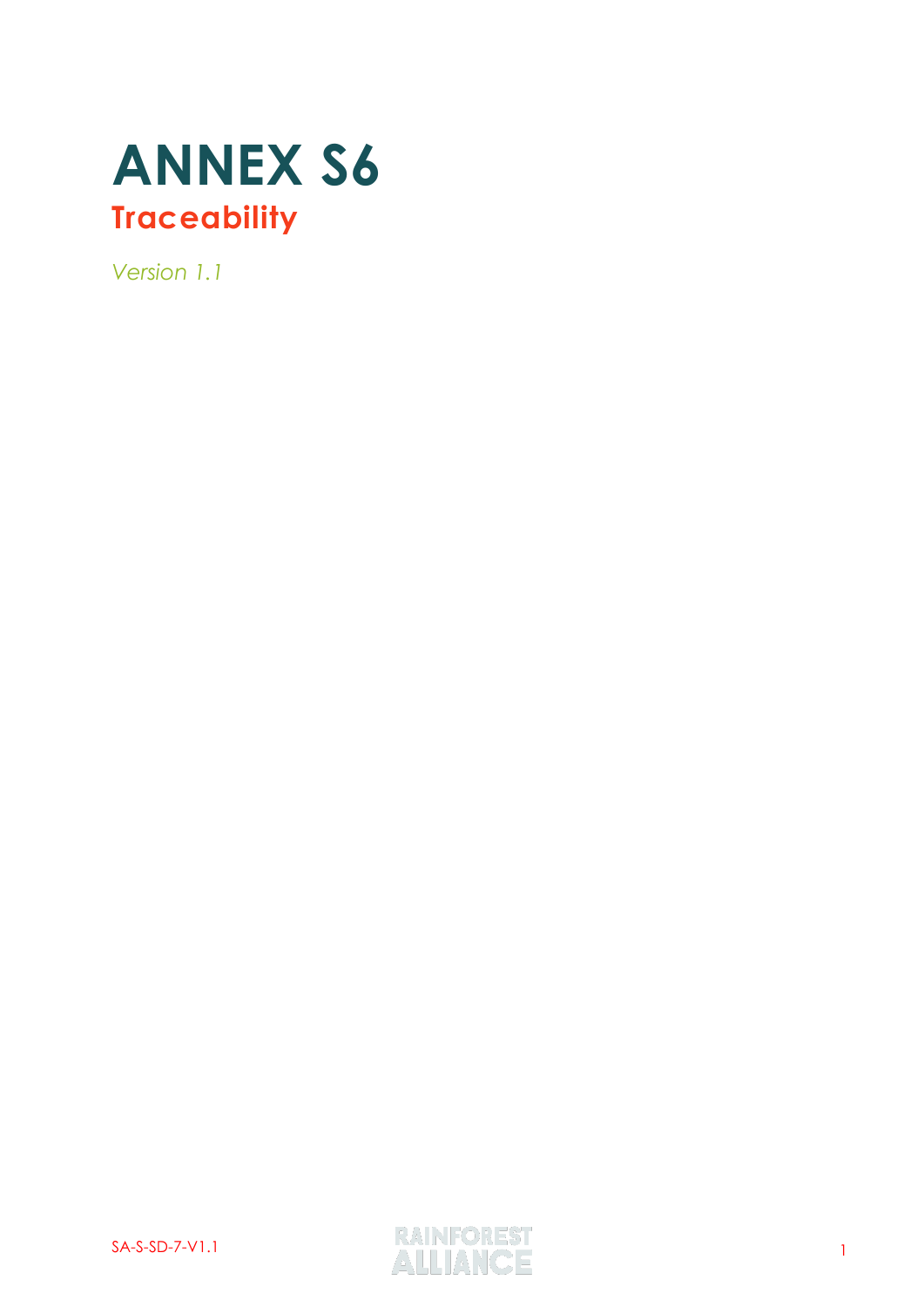### Translation Disclaimer

For any question related to the precise meaning of the information contained in the translation, please refer to the official English version for clarification. Any discrepancies or differences in meaning due to translation are not binding and have no effect for auditing or certification purposes.

#### More information?

For more information about the Rainforest Alliance, visit [www.rainforest-alliance.org](http://www.rainforest-alliance.org/) or contact [info@ra.org](mailto:info@ra.org)

| <b>Document Name:</b>                                                                         |                                                                                                                                              | <b>Document Code:</b>                                                                                                                                            | <b>Version:</b>      |  |
|-----------------------------------------------------------------------------------------------|----------------------------------------------------------------------------------------------------------------------------------------------|------------------------------------------------------------------------------------------------------------------------------------------------------------------|----------------------|--|
| Annex S6: Traceability                                                                        |                                                                                                                                              | $SA-S-SD-7-V1.1$                                                                                                                                                 | 1.1                  |  |
| Date of first<br>publication:                                                                 | Date of revision:<br><b>Valid From:</b>                                                                                                      |                                                                                                                                                                  | <b>Expires by:</b>   |  |
| June 30th, 2020                                                                               | January 31st, 2021                                                                                                                           | July 1st, 2021                                                                                                                                                   | Until further notice |  |
| Developed by:                                                                                 |                                                                                                                                              | Approved by:                                                                                                                                                     |                      |  |
| Rainforest Alliance Department Standards Director of Standards and Assurance<br>and Assurance |                                                                                                                                              |                                                                                                                                                                  |                      |  |
| Linked to:                                                                                    |                                                                                                                                              |                                                                                                                                                                  |                      |  |
| Requirements<br>Requirements                                                                  |                                                                                                                                              | \$A-S-SD-1 Rainforest Alliance 2020 Sustainable Agriculture Standard, Farm<br>\$A-S-SD-2 Rainforest Alliance 2020 Sustainable Agriculture Standard, Supply Chain |                      |  |
| <b>Replaces:</b>                                                                              |                                                                                                                                              |                                                                                                                                                                  |                      |  |
| \$A-\$-\$D-7-V1: Annex 6: Traceability and Shared Responsibility                              |                                                                                                                                              |                                                                                                                                                                  |                      |  |
| <b>Applicable to:</b>                                                                         |                                                                                                                                              |                                                                                                                                                                  |                      |  |
| Supply Chain Certificate holders                                                              |                                                                                                                                              |                                                                                                                                                                  |                      |  |
| Country/Region:                                                                               |                                                                                                                                              |                                                                                                                                                                  |                      |  |
| All                                                                                           |                                                                                                                                              |                                                                                                                                                                  |                      |  |
| Crop:                                                                                         |                                                                                                                                              | <b>Type of Certification:</b>                                                                                                                                    |                      |  |
| <b>Certification Rules</b>                                                                    | Farm and Supply Chain Certificate<br>All crops in the scope of the Rainforest<br>Alliance certification system; please see<br><b>Holders</b> |                                                                                                                                                                  |                      |  |

*Any use of this content including reproduction, modification, distribution or republication, without the prior written consent of Rainforest Alliance is strictly prohibited.*

SA-S-SD-7-V1.1 RAINFOREST<br>ALLIANCE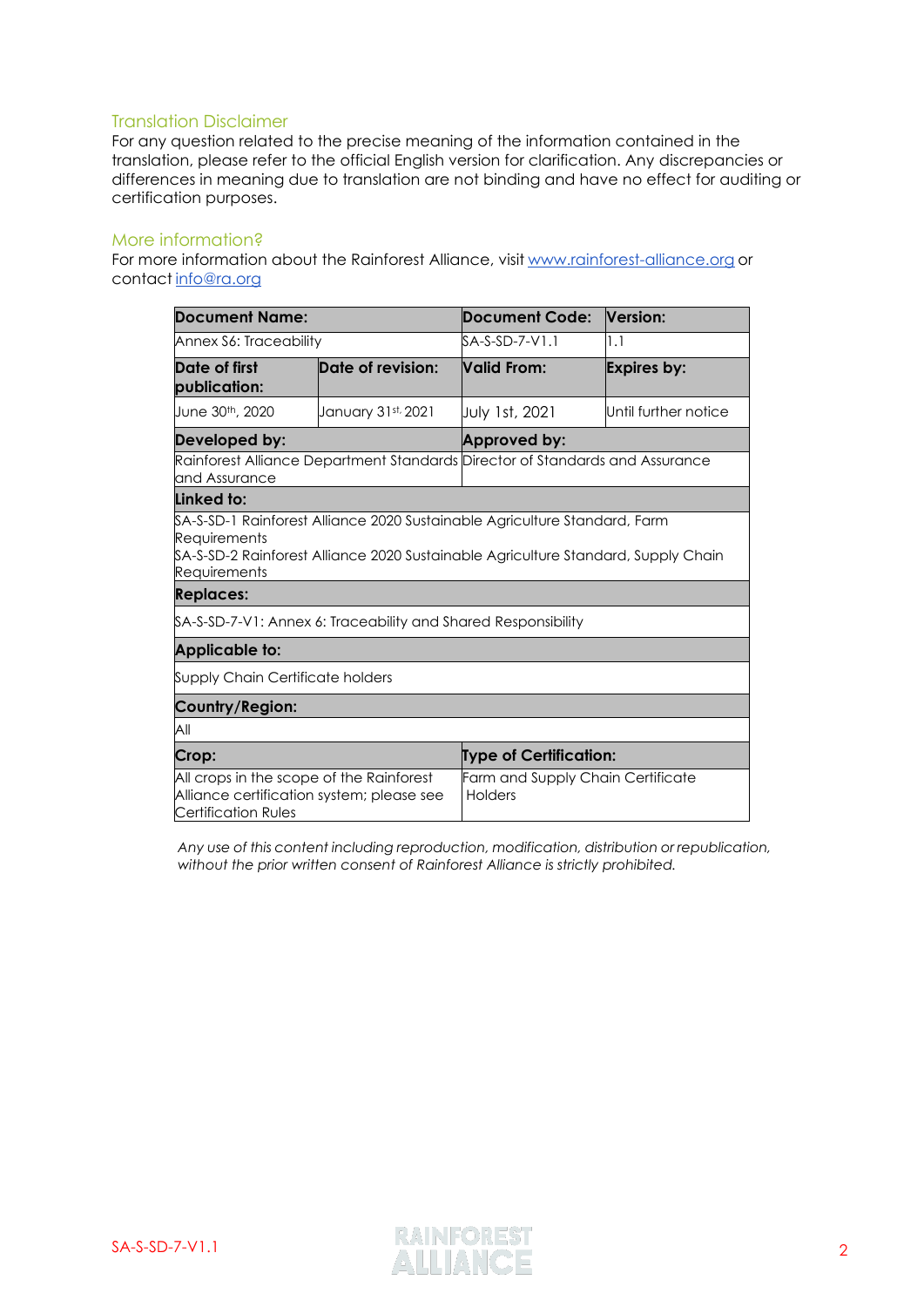# **CONTENTS**

| Requirement 2.2.1 - managing outgoing transactions of certified product  8 |  |
|----------------------------------------------------------------------------|--|
| Requirement 2.2.2 - managing incoming transactions of certified product 8  |  |
|                                                                            |  |
|                                                                            |  |
|                                                                            |  |
|                                                                            |  |
|                                                                            |  |

<span id="page-2-0"></span>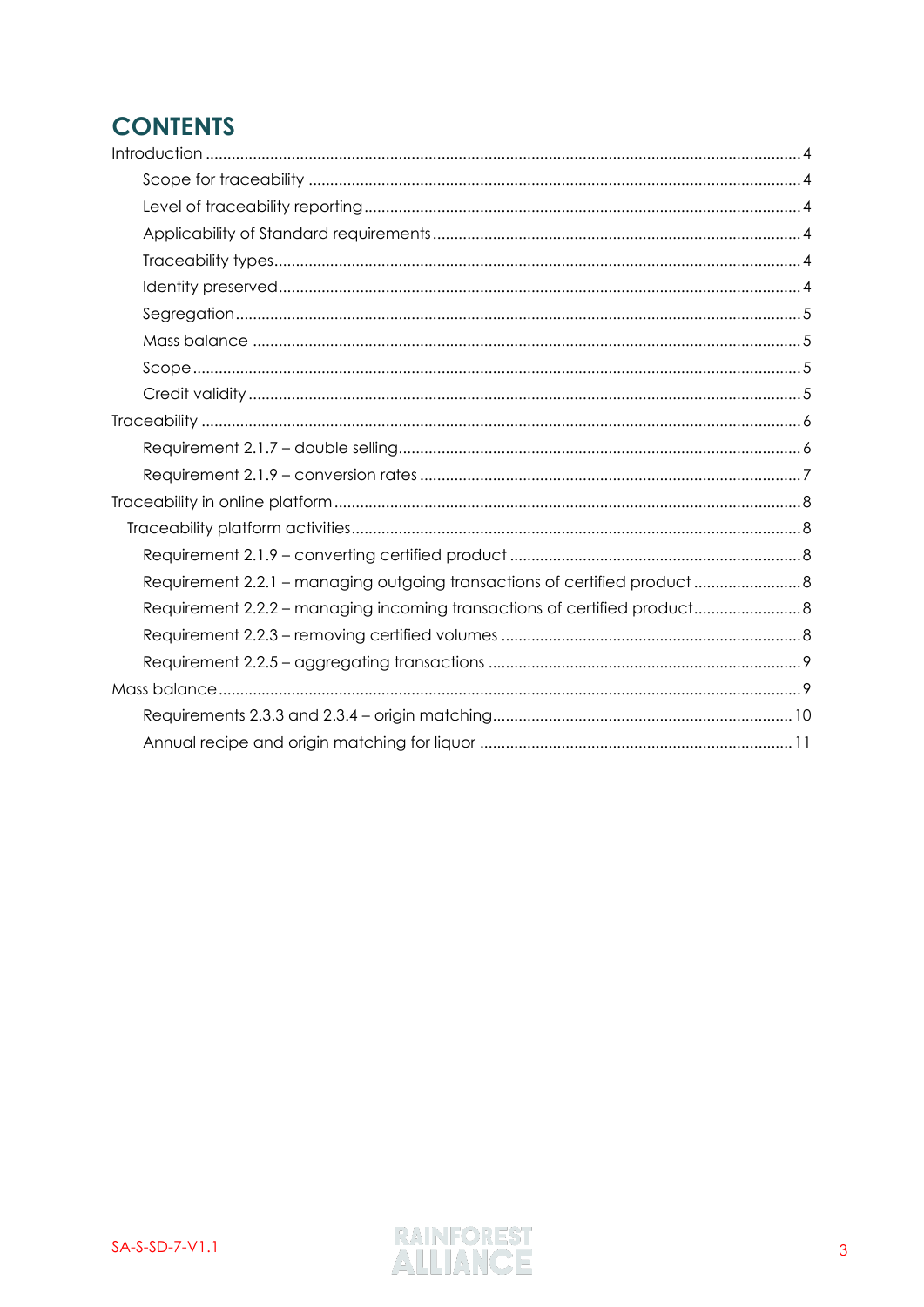## **INTRODUCTION**

*This document includes additional rules around the requirements of the traceability chapter in the Rainforest Alliance 2020 Sustainable Agriculture Standard. The structure of this document follows the order of requirements of the traceability chapter, introducing traceability principles and terminology in the introductory section, providing additional interpretation to the general traceability requirements in section 1, outlining the requirements for management of the online traceability platform in section 2, and providing additional explanation around mass balance requirements in section 3.* 

## <span id="page-3-0"></span>**Scope for traceability**

Traceability is core to certification. It must be maintained to allow for accurate claims on the certified product. Traceability through the certification program is maintained by implementing two separate yet closely related components:

- 1) Traceability requirements which specify the rules for managing online traceability as well as how to implement on-site traceability.
- 2) Traceability through the Rainforest Alliance online platform which records the movement and conversions applied to the certified product,

Traceability at both these levels must be implemented by any certificate holder (CH) that engages in the activities listed in the Certification Rules:

- Farming
- Trading
- Warehousing
- Processing and/or manufacturing
- Packing and/or rebagging
- Labeling
- Retail

## <span id="page-3-1"></span>**Level of traceability reporting**

- Reporting of traceability is implemented at the level of the CH. If the CH is certified as a multi-site, then the multi-site administrator is responsible for the implementation of traceability requirements. Traceability in the Rainforest Alliance online traceability must reflect the certified volumes as managed at the level of the CH, i.e. traceability for movement of the certified product amongst sites is not mandatory.
- If a CH engages subcontractors that perform processing activities resulting in a change of volume, those conversions must be reported.

### <span id="page-3-2"></span>**Applicability of Standard requirements**

- Traceability requirements are applicable to legacy volumes and volumes certified against the Rainforest Alliance 2020 Sustainable Agriculture Standard (SAS).
- Chapter 2.2 of the SAS is only applicable to crops for which traceability in the online platform is available.

### <span id="page-3-3"></span>**Traceability types**

Traceability types are methods used for handling certified volumes and tracing them back to their origin. Currently, the following traceability types are available in certified supply chains, listed from "highest" to "lowest" traceability type: *identity preserved (IP), segregated (SG),* and *mass balance (MB).* Further explanation about the traceability types can be found below.

### <span id="page-3-4"></span>• *Identity preserved (IP)*

A traceability option in which it is possible to identify the Rainforest Alliance Certified ingredient or product back to a single farm certificate holder. There is no mixing of

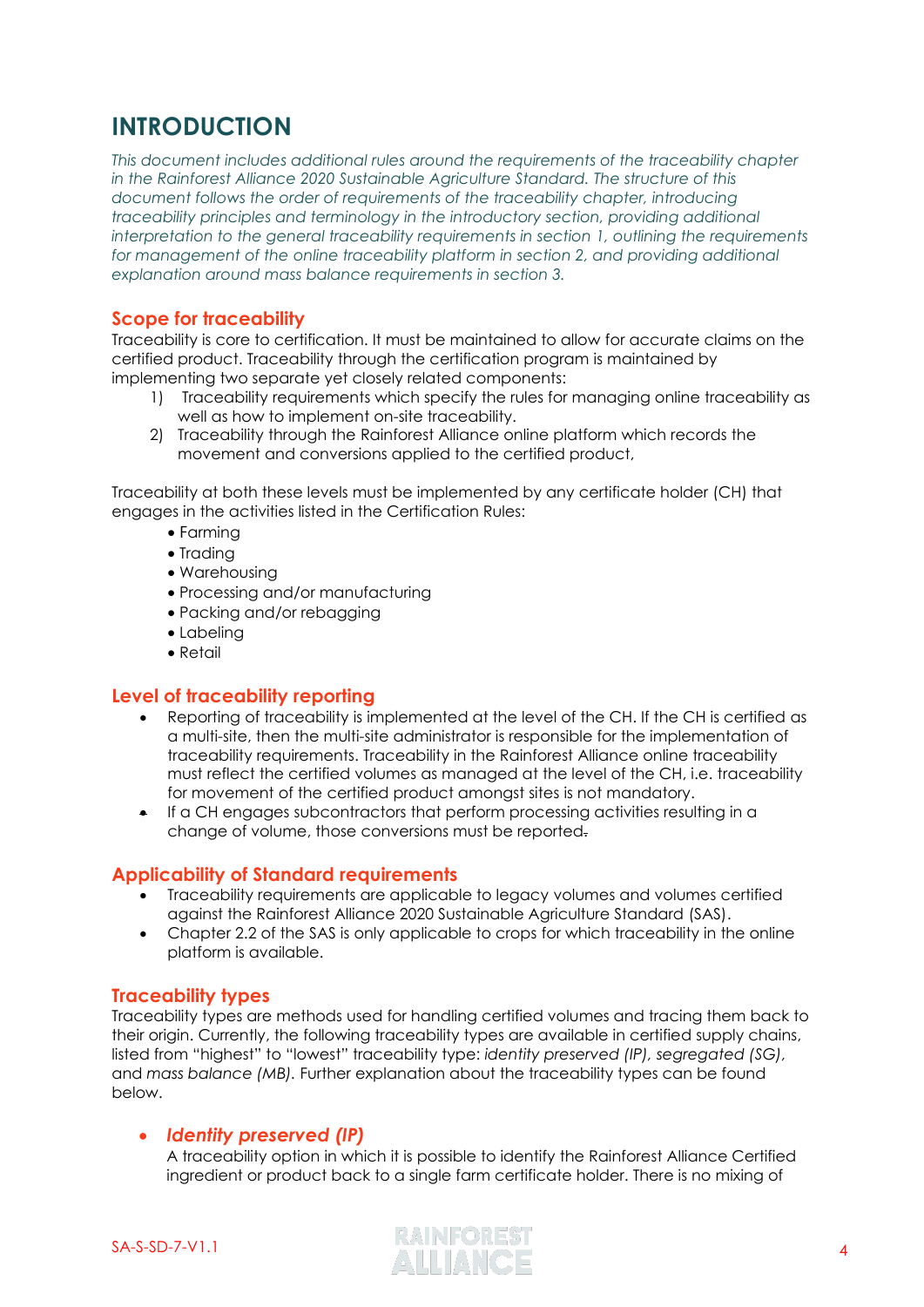certified ingredient or product with non-certified ingredient or product. This is the most stringent traceability type.

### <span id="page-4-0"></span>• *Segregation (SG)*

A traceability process in which the certified product is kept separate from the noncertified product, both physically and in documentation. This segregation occurs during all receiving, processing, packaging, storage, and transportation stages of the supply chain. There is no mixing of non-certified product with certified product. This means that the full product content is certified, although it can come from different certified sources/farms, including other countries of origin. If a certified product is from different certified sources/farms, but identity is preserved throughout the supply chain, the subtype *Mixed Identity Preserved* (Mixed IP) can be applied.

## <span id="page-4-1"></span>• *Mass balance (MB)*

Administrative traceability that allows a certificate holder to claim a product which is not certified as Rainforest Alliance Certified when the equivalent quantity was sourced as Rainforest Alliance Certified.



#### **SUPPLY CHAIN ACTOR (SCA)**

"Upgrading" one traceability type to another is not allowed. For example, it is not possible to generate an output with traceability type *identify preserved* when the input was *segregation*. However, it is permitted to "downgrade" from a higher traceability type to a lower one, for example, from *segregation* to *mass balance*. The CH must update their scope in the Rainforest Alliance Certification Platform (RACP) when there is a change to the traceability type.

#### <span id="page-4-2"></span>**Scope**

While the traceability types *identity preserved* and *segregation* may be applied to any crop included in scope for Rainforest Alliance certification, *mass balance* at supply chain certificate holder level (first buyer and beyond) is availablefor cocoa, orange juice, and flowers. For hazelnuts, palm oil, and coconut oil, *mass balance* may be applied at the supply chain as well as farm certificate holder level.

#### <span id="page-4-3"></span>**Credit validity**

*Segregated* and *mass balance* credits created under the legacy certifications and the 2020 Rainforest Alliance Certification Program will be valid starting with the first sale from the farm



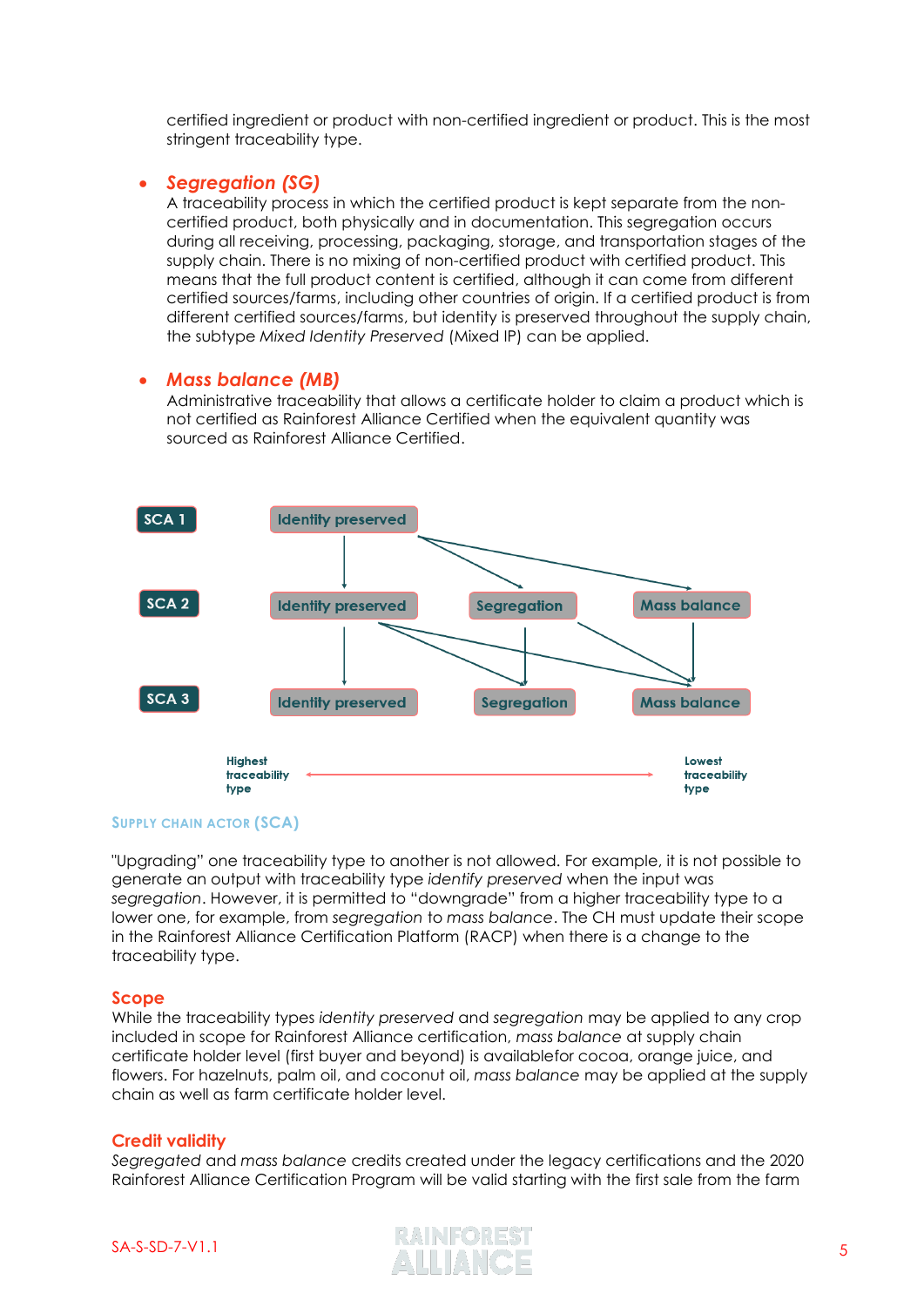certificate holder to the first supply chain actor and will be renewed upon each sale outside of a certificate holder and conversion within a certificate holder.

The validity period will be determined for each crop.

## <span id="page-5-0"></span>**TRACEABILITY**

## <span id="page-5-1"></span>**Requirement 2.1.7 – double selling**

*There is no double selling of volumes: products sold as conventional product or sold under another scheme or sustainability initiative are not also sold as Rainforest Alliance Certified. Selling products which that are certified under more than one scheme is possible.*

• Double Selling is the practice of selling the same volume produced or purchased as Rainforest Alliance Certified twice, once as Rainforest Alliance Certified and once as conventional or under another certification.

For example, 100 MT of coffee produced by a farm can be certified as *both* organic and Rainforest Alliance and sold as

- 100 MT Rainforest Alliance Certified *only*, or
- 100 MT Organic *only, or*
- 100 MT Rainforest Alliance Certified and Organic (once in one batch) to one buyer.

However, that same volume of coffee cannot be sold as separately 100 MT of organic coffee *as well as* 100 MT of Rainforest Certified coffee.

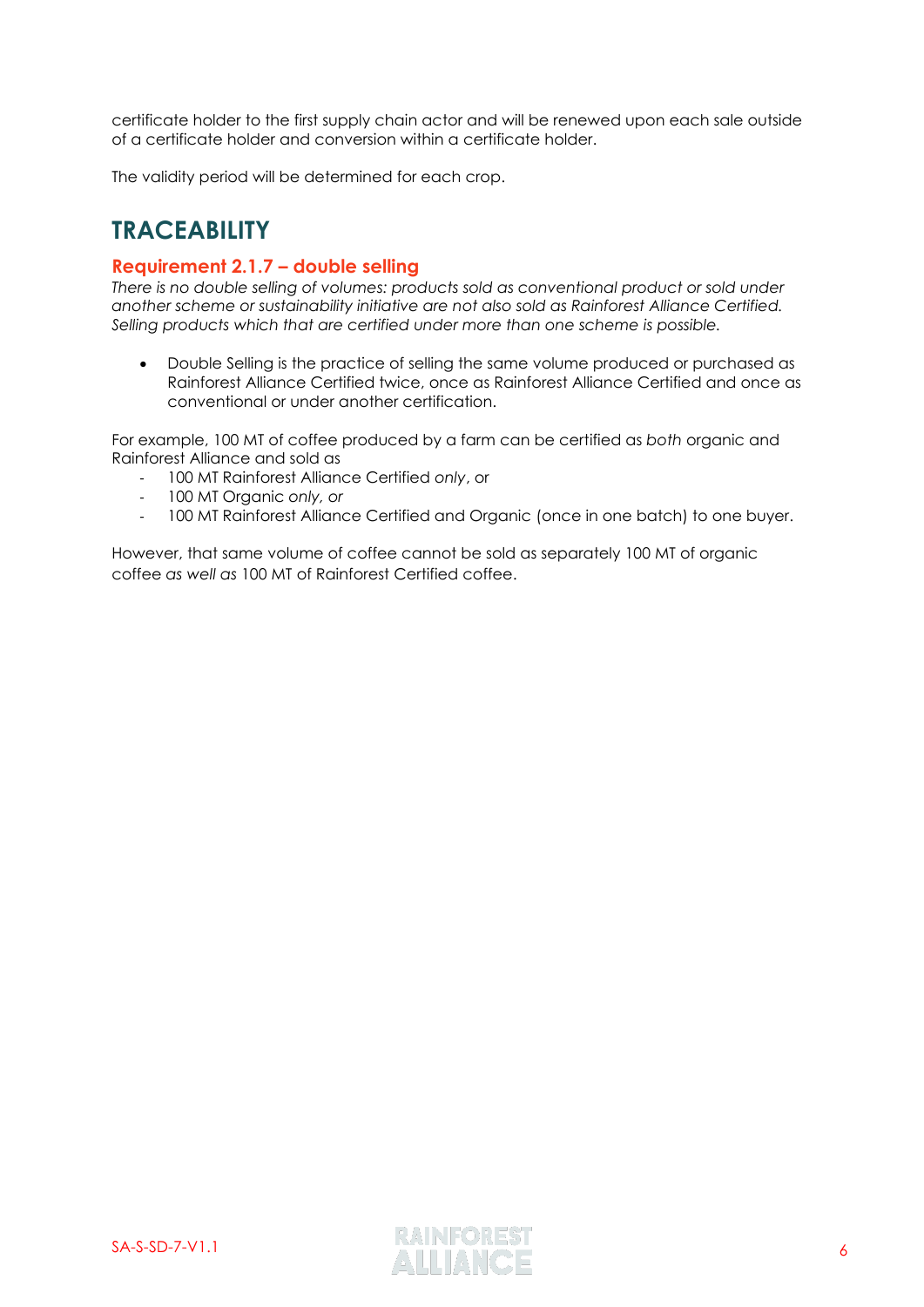## <span id="page-6-0"></span>**Requirement 2.1.9 – conversion rates**

The table below sets out the conversion rates as they shall be used in sectors for which mass balance is an approved traceability type.

| Crop/Sector                           | 1 <sup>st</sup> conversion | 2 <sub>nd</sub><br>conversion | 3 <sup>rd</sup><br>conversion | 4 <sup>th</sup><br>conversion |
|---------------------------------------|----------------------------|-------------------------------|-------------------------------|-------------------------------|
| Cocoa                                 |                            |                               |                               |                               |
| Beans to liquor                       | 1:0.82                     |                               |                               |                               |
| Beans to nibs                         | 1:0.82                     |                               |                               |                               |
| Nibs to liquor                        |                            | 1:1                           |                               |                               |
| Liquor to butter and powder           |                            |                               | 1:0.5:0.5                     | <b>NA</b>                     |
| Hazelnut                              |                            |                               |                               |                               |
| In shell to kernel                    | 1:0.5                      |                               |                               |                               |
| Kernel to roasted kernel              |                            | 1:0.94                        | <b>NA</b>                     | <b>NA</b>                     |
| Kernel to processed kernel (e.g.      |                            | 1:1                           |                               |                               |
| blanched, chopped, sliced, etc.)      |                            |                               |                               |                               |
| Roasted kernel to roasted processed   |                            |                               | 1:1                           |                               |
| kernel                                |                            |                               |                               |                               |
| Coconut                               |                            |                               |                               |                               |
| Fresh fruit to copra                  | 1:0.25                     |                               |                               |                               |
| Copra to crude coconut oil            |                            | 1:0.62                        |                               |                               |
| Crude coconut oil to refined          |                            |                               | 1:0.96                        |                               |
| coconut oil (RBD)                     |                            |                               |                               |                               |
| Crude coconut oil to refined          |                            |                               | 1:0.96                        |                               |
| coconut oil (hydrogenated)            |                            |                               |                               |                               |
| <b>Palm Oil</b>                       |                            |                               |                               |                               |
| Fresh Fruit Bunches (FFB) to Crude    | 100:20                     |                               |                               |                               |
| Palm Oil                              |                            |                               |                               |                               |
| Fresh Fruit Bunches (FFB) to Palm     | 100:5                      |                               |                               |                               |
| Kernels                               |                            |                               |                               |                               |
| Crude Palm Oil to Refined Palm Oil    |                            | 100:95                        |                               |                               |
| Crude Palm Oil to PFAD                |                            | 100:5                         |                               |                               |
| Palm Kernel to Palm Kernel Oil        |                            | 100:45                        |                               |                               |
| Palm Kernels to Palm Kernel Expeller  |                            | 100:55                        |                               |                               |
| Palm Oil to Olein                     |                            |                               | 100:80                        |                               |
| Palm Oil to Stearin                   |                            |                               | 100:20                        |                               |
| Olein to Double Fraction Olein        |                            |                               |                               | 100:65                        |
| Olein to Mid Fraction Stearin         |                            |                               |                               | 100:35                        |
| Stearin to Mid Fraction Olein         |                            |                               |                               | 100:65                        |
| Stearin to Double Fraction Stearin    |                            |                               |                               | 100:35                        |
| Palm Kernel Oil to Refined Palm       |                            | 100:95                        |                               |                               |
| Kernel Oil                            |                            |                               |                               |                               |
| Palm Kernel Oil to PKFAD              |                            | 100:5                         |                               |                               |
| Refined Palm Kernel Oil to PK Olein   |                            |                               | 100:65                        |                               |
| Refined Palm Kernel Oil to PK Stearin |                            |                               | 100:35                        |                               |
| <b>Oranges</b>                        |                            |                               |                               |                               |
| Fresh fruit to soluble solids         | $Kg$ of SS = $(X$          |                               |                               |                               |
|                                       | Boxes of                   |                               |                               |                               |
|                                       | fresh fruit / Y            |                               |                               |                               |
|                                       | Boxes per                  |                               |                               |                               |
|                                       | ton of FCOJ                |                               |                               |                               |
|                                       | at 66 Brix) $\times$       |                               |                               |                               |
|                                       | $1000 \times 66\%$         |                               |                               |                               |
| Soluble solids to juice (FCOJ)        |                            | 1:1                           |                               |                               |
| Soluble solids to juice (NFC)         |                            | 1:1                           |                               |                               |
| Juice to reconstituted juice          |                            |                               | 1:1                           |                               |

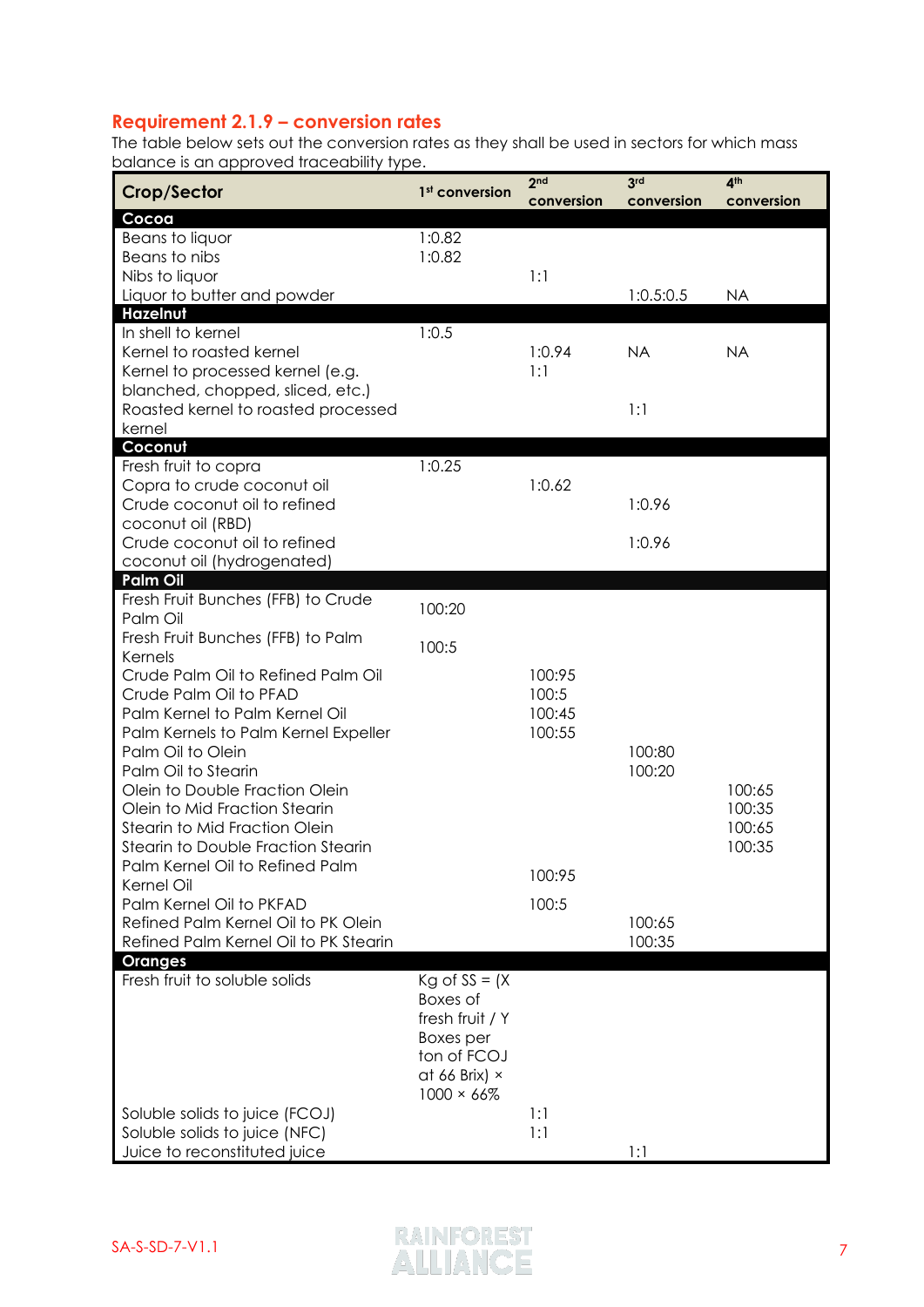# <span id="page-7-0"></span>**TRACEABILITY IN ONLINE PLATFORM**

## <span id="page-7-1"></span>**TRACEABILITY PLATFORM ACTIVITIES**

The traceability platform is to reflect the physical movement of certified products. Therefore, it is essential for CHs to report any activity performed on the certified product. Reporting entails: sales, conversions, confirmation, redeeming, removing of the certified product, all of which are explained in the chapter below.

## <span id="page-7-2"></span>**Requirement 2.1.9 – converting certified product**

*The correct methodology for the calculation of conversion factors is demonstrated and documented for each certified product and reflected accordingly in the traceability platform*.

• Apart from applying correct conversion rates (see chapter above), any conversion<sup>1</sup> of the certified product leading to a change in volume and/or output product must be reported as such in the traceability platform.

## <span id="page-7-3"></span>**Requirement 2.2.1 – managing outgoing transactions of certified product**

*Volumes sold as certified are recorded in the Rainforest Alliance traceability platform at the latest two weeks after the end of the quarter within which the shipment took place.* 

- In general, this means that all business-to-business sales of a certified product must be reported through the Rainforest Alliance traceability platform, starting from the farm certificate holder up to
	- a) the point that certified product is packaged and labeled under a CH's own brand. In this case, certified product is redeemed from the traceability platform *or*

the point that certified product is sold to the brand/retail by the SC CH packaging and labeling certified product for a brand/retailer. In this case, a sales transaction<sup>2</sup> of the certified product is issued to the brand/retailer.

## <span id="page-7-4"></span>**Requirement 2.2.2 – managing incoming transactions of certified product**

*Buyers of Rainforest Alliance certified product have a procedure in place to regularly verify that invoices for certified products purchased match recordings of the transactions in the traceability platform.* 

• In general, transactions of certified product sold by suppliers must be reviewed and confirmed<sup>3</sup> by the CH that is purchasing the certified product. A CH has 7 days to review the incoming transactions and request the supplier to make any edits to transaction details. After 7 days have passed, transactions will be automatically confirmed.

## <span id="page-7-5"></span>**Requirement 2.2.3 – removing certified volumes**

*Volumes sold not as Rainforest Alliance Certified and/or lost are removed from the traceability platform within two weeks after the end of the quarter in which the sales took place.*

• Certified products are removed from the traceability platform when they are sold to the next CH not as Rainforest Alliance Certified, or when they cannot generally be sold onwards due to product damage (product "lost").



<sup>1</sup> Conversion = CH reports the transformation of certified product applying ratio resulting from physical conversion

<sup>2</sup> Sales = CH makes a transaction of corresponding volume sold to their buyer

<sup>3</sup> Confirm = CH reviews and approves details (quantity, product details, any other transactional references provided) of incoming transactions from certified suppliers, if those correspond to details of real transacted volume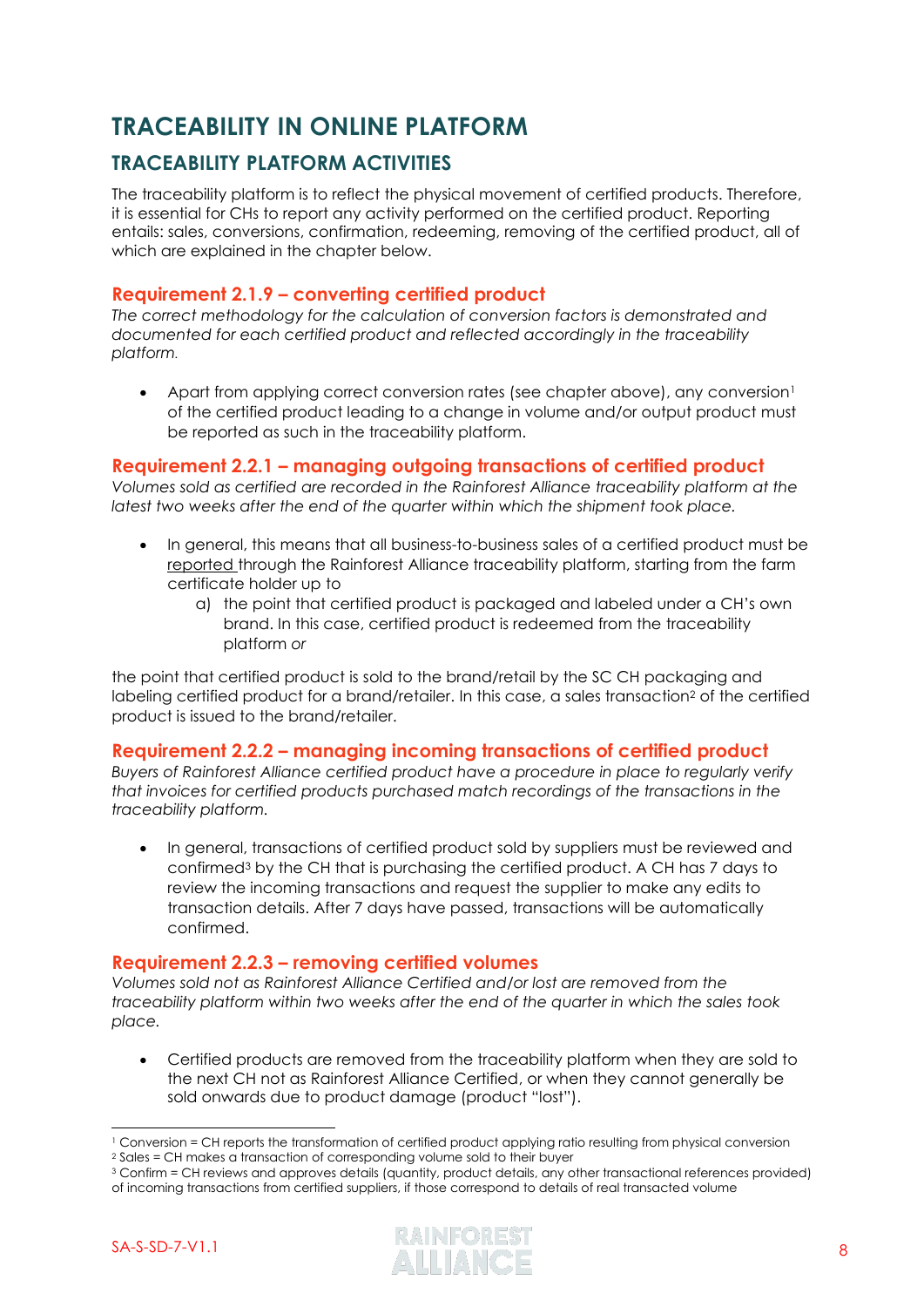• In case the CH is operating under the traceability type *mass balance*, the certified volume can be sold onwards as conventional, and corresponding *mass balance* credits may be kept.

## <span id="page-8-0"></span>**Requirement 2.2.5 – aggregating transactions**

*Shipments that are combined into one transaction include sufficient information to relate the transaction to the individual shipments.* 

• If several shipments are combined into one transaction, SC CH provides supporting documentation in the traceability platform transaction itself to identify the individual transactions (excel with shipments or individual shipment numbers, e.g.).

#### *When to report?*

• *Within 2 weeks after the end of the quarter*, with quarter referring to calendar quarter (January – March, April – June, July – September, October – December).

*Example 1:* A physical sale is made in May - the CH must report the sale transaction latest by July 15<sup>th</sup>

*Example 2:* A certified volume is sold as conventional in December - the CH must remove the certified product from the traceability platform by January 15th of the subsequent year

## <span id="page-8-1"></span>**MASS BALANCE**

### *Requirement 2.3.1 – credit exchange*

Credit exchange is only possible for the same product or in a forward direction of physical processing, meaning that Rainforest Alliance credits can be exchanged from a purchased Rainforest Alliance product to the same or subsequently purchased conventional products.

- *Example 1*: Rainforest Alliance certified cocoa butter to conventional cocoa butter
- *Example 2:* Rainforest Alliance certified cocoa beans to conventional cocoa liquor
- *Example 3:* Rainforest Alliance certified cocoa beans to conventional cocoa butter
- *Example 4:* Rainforest Alliance certified in-shell hazelnuts to conventional roasted hazelnut kernel
- *Example 5:* Rainforest Alliance certified crude coconut oil to conventional refined coconut oil

Credit exchange in a backward direction is not allowed (from cocoa liquor to cocoa nibs, from chocolate to cocoa butter, from cocoa butter to cocoa powder (and vice versa), from processed hazelnut kernel to in-shell hazelnuts, etc.).

Credit exchange from Rainforest Alliance certified non-pure products (e.g., chocolate) to conventional pure products (e.g., cocoa butter) is not allowed either as this constitutes a backward conversion.

Credit exchange from Rainforest Alliance (non-)pure product (chocolate) to conventional non-pure product (chocolate) is allowed, as long as the non-pure product is purchased.

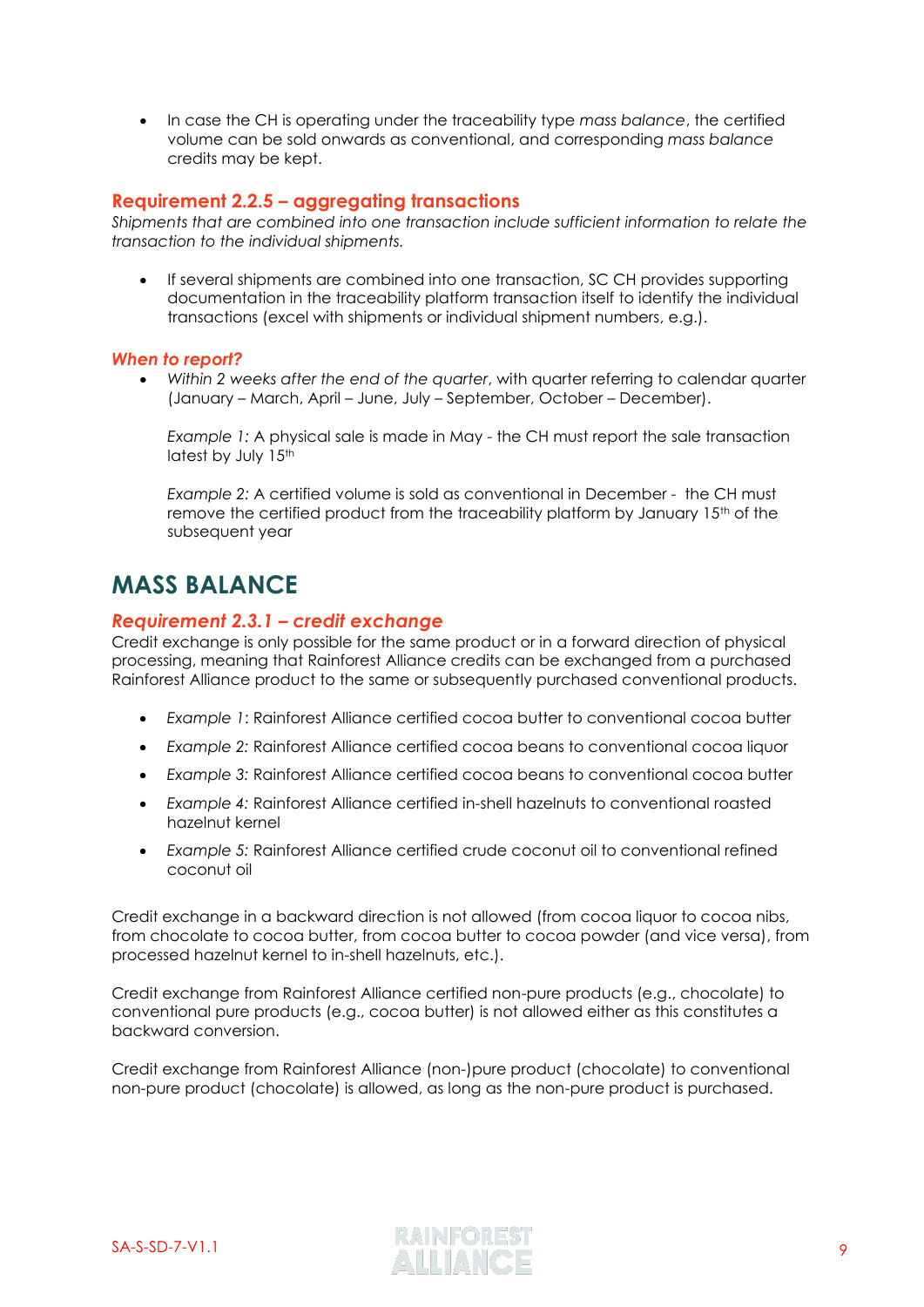## <span id="page-9-0"></span>**Requirements 2.3.3 and 2.3.4 – origin matching**

The origin matching requirements and definitions below are only applicable in the cocoa sector:

### *Definitions*

| <b>Annual recipe</b>   | The recipe associated with certified liquor sales. This recipe may be<br>reviewed and adjusted on an annual basis but may also be adjusted<br>more frequently.                                                                                                                                                                     |  |  |  |
|------------------------|------------------------------------------------------------------------------------------------------------------------------------------------------------------------------------------------------------------------------------------------------------------------------------------------------------------------------------|--|--|--|
| Origin                 | Country where the certified cocoa beans were produced.                                                                                                                                                                                                                                                                             |  |  |  |
| Origin footprint       | Country displayed on a credit representing the origin of the certified<br>cocoa beans associated with the credit. The origin footprint does not<br>necessarily reflect the origin of the beans used to produce the<br>physical cocoa product associated with the credit but only shows the<br>administrative origin of the credit. |  |  |  |
| <b>Origin matching</b> | The practice of matching the origin of certified purchases or sales of<br>physical products with the origin footprint of the credits associated<br>with those purchases or sales, per transaction, or on an aggregate<br>basis as required below.                                                                                  |  |  |  |
| Sourcing plan          | A plan was drawn up by a company to commit to shifting certified<br>sourcing as needed and in a credible way in order to meet the<br>requirements of origin matching. This plan must be submitted to and<br>approved by the Rainforest Alliance.                                                                                   |  |  |  |

## *Scope*

Origin matching is required as of July 1st 2021, for all transactions completed in the traceability platform that meet the conditions for origin matching under the requirements described in this document. This includes all mass balance certified cocoa.

Origin matching is required for all certified sales with contracts signed on or after April 1st, 2021.

Origin matching is required for all cocoa that has an origin footprint displayed in the traceability platform. If the origin footprint of the cocoa product is not displayed in the traceability platform, then origin matching is not required for that specific product. It will not be at a company's discretion whether or not to display an origin. This is determined by the traceability platform.

Origin matching exception: A supply chain certificate holder can be exempt from origin matching for a specific volume from a specific origin if the supply chain certificate holder has received approval from the Rainforest Alliance for a sourcing plan for that specific origin.

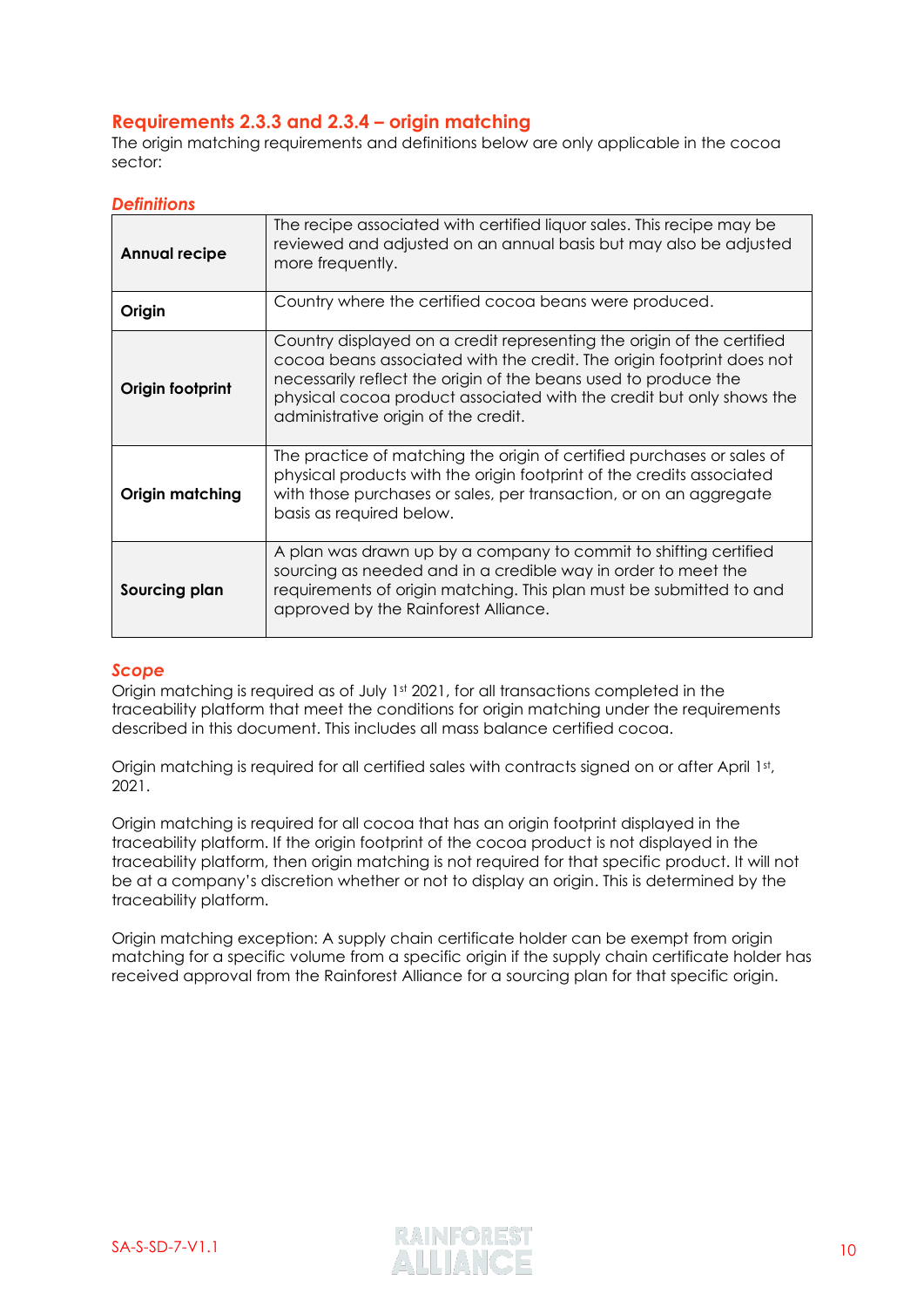#### **Cocoa beans and nibs**

Origin matching is required on transaction-level with 100% origin matching for all certified cocoa bean and nibs purchases from another supply chain certificate holder and bean and nibs sales to another supply chain certificate holder. Sales documentation for beans and nibs sold as certified includes origin information to country-level for certified cocoa and conventional cocoa bean and nibs inputs.

#### **Cocoa liquor**

Origin matching is required for the first sale of certified cocoa liquor to another supply chain certificate holder on an aggregate level for a 12-month period. Documentation at the supply chain certificate holder level includes origin information to country-level for certified and non-certified cocoa inputs.

The origins for aggregate certified liquor sales and the annual recipe are compared. Origin matching up to at least 80% by volume is required. Certified volumes can be combined when making the reconciliation calculation for 80% origin matching.

If more than 20% of cocoa derivatives sold in a period do not have an origin footprint in the traceability platform, then origin matching below 80% is allowed, as long as all volumes with an origin footprint have origin matching.

If origin matching is less than 80% for the 12-month period, then the volume gap must be compensated for within the next 3 months.

If no certified cocoa volume is available from a country and this causes a product to be under the required percentage of origin matching and cannot be compensated for, this product cannot be sold as certified mass balance cocoa.

## <span id="page-10-0"></span>**Annual recipe and origin matching for liquor**

#### **The annual recipe for liquor**

To prepare for an audit, a company will be expected to determine the annual recipe for origin matching of certified mass balance liquor. This can be done in one of the following ways:

- 1. If there is only one liquor recipe used for sales of certified liquor, the company can use the actual annual liquor recipe used by the company for certified liquor sales. If there are multiple recipes used for certified liquor sales, then an average of these recipes can be calculated.
- 2. If it is not possible to distinguish between liquor used for certified vs. conventional sales, and that impossibility can be proven to an auditor, then all recipes that are (fully or partly) sold as certified can be combined and averaged.
- 3. If it is not possible to distinguish between liquor used for sales vs. liquor used in further internal processing, and that impossibility can be proven to an auditor, then all recipes can be combined and averaged.

The above options should lead to one annual recipe for the previous 12-month period *or*, if a company prefers to use several actual annual recipes and not average those, then a company could refer to the average use of each of those recipes as their annual recipes. The average recipe does not need to be a weighted average. Proof of calculation for any of the methods above needs to be shown to the auditor, including the necessary documentation the company used to make said calculation.

#### **Origin matching of the annual recipe for liquor**

A company will need to compare the breakdown of liquor transactions per origin in the Rainforest Alliance traceability platform with the annual recipe calculated by the company,